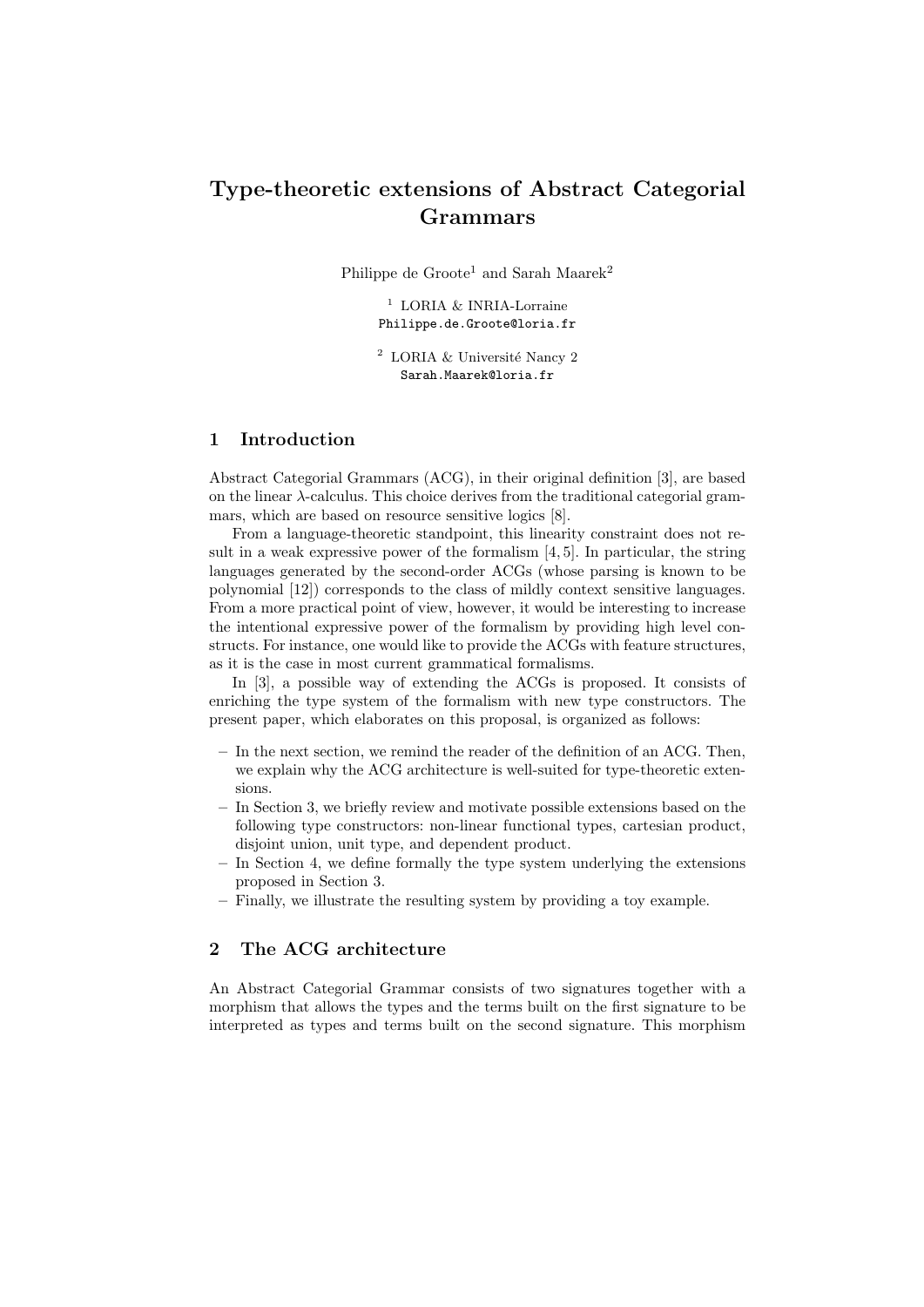(which is called the lexicon of the grammar) is required to commute with the typing relation, which ensures that well-typed terms are interpreted as well-typed terms.

More formally, let  $\mathcal{T}(A)$  denotes the set of linear functional types<sup>1</sup> built from the set of atomic types A, and define a higher-order linear signature  $\Sigma$  to be a triple  $\langle A, C, \tau \rangle$ , where A is a finite set of atomic types, C is a finite set of constants, and  $\tau: C \to \mathcal{I}(A)$  is a function that assigns a linear functional type to each constant. Given such a signature  $\Sigma$ , define  $\Lambda(\Sigma)$  to be the set of (welltyped) linear  $\lambda$ -terms built on  $\Sigma$ . Then, given two higher-order linear signatures  $\Sigma_1 = \langle A_1, C_1, \tau_1 \rangle$  and  $\Sigma_2 = \langle A_2, C_2, \tau_2 \rangle$ , define a lexicon from  $\Sigma_1$  to  $\Sigma_2$  to be a pair  $\mathscr{L} = \langle \eta, \theta \rangle$  where  $\eta : A_1 \to \mathscr{T}(A_2)$  and  $\theta : C_1 \to A(\Sigma_2)$  are such that:

$$
\vdash_{\Sigma_2} \theta(c) : \eta(\tau_1(c))
$$
 for all  $c \in C_1$ 

This condition ensures that the homomorphic extensions of  $\eta$  and  $\theta$  are such that well-typed terms are interpreted by well-typed terms.

Using the above definitions,, an abstract categorial grammar is defined to be a quadruple  $\mathscr{G} = \langle \Sigma_1, \Sigma_2, \mathscr{L}, s \rangle$  where:

- 1.  $\Sigma_1$  and  $\Sigma_2$  are two higher-order linear signatures;
- 2.  $\mathscr{L}$  is a lexicon form  $\Sigma_1$  to  $\Sigma_2$ ;
- 3. s is an atomic type of  $\Sigma_1$  called the *distinguished type* of the grammar.

From a methodological point of view, the first signature (which is called the abstract vocabulary) is used to specify the abstract parse structures of the grammar, while the second signature (which is called the object vocabulary) is used to express the surface forms of the grammar.<sup>2</sup> More precisely, an Abstract Categorial Grammar generates two languages: an abstract language, which corresponds to Curry's tectogrammatics, and an object language, which corresponds to Curry's phenogrammatics [2]. From a formal point of view, the abstract language is simply defined to be the set of closed terms, built on the abstract vocabulary, that are of the given distinguished type:

$$
\mathcal{A}(\mathcal{G}) = \{ t \in \Lambda(\Sigma_1) \mid -\Sigma_1 t \colon s \}
$$

Then, the object language is defined to be the image of the abstract language under the lexicon:

$$
\mathcal{O}(\mathscr{G}) = \{ t \in \Lambda(\Sigma_2) \, | \, \exists u \in \mathcal{A}(\mathscr{G}). \ t = \theta(u) \}
$$

It is important to note that this architecture is in fact independent of the underlying type system. This provides us with a systematic way of extending the expressive power of the ACG framework, simply by enriching the underlying type theory.

<sup>1</sup> We use the connective −◦ —i.e., the linear implication symbol— to denote the linear functional type constructor.

<sup>&</sup>lt;sup>2</sup> It may also be the case that the object vocabulary is used to express the logical forms of the grammar. In the present setting, the notions of syntax, semantics, parse structure, surface form, logical form, ... are purely methodological. These notions do not belong to the theory of ACGs.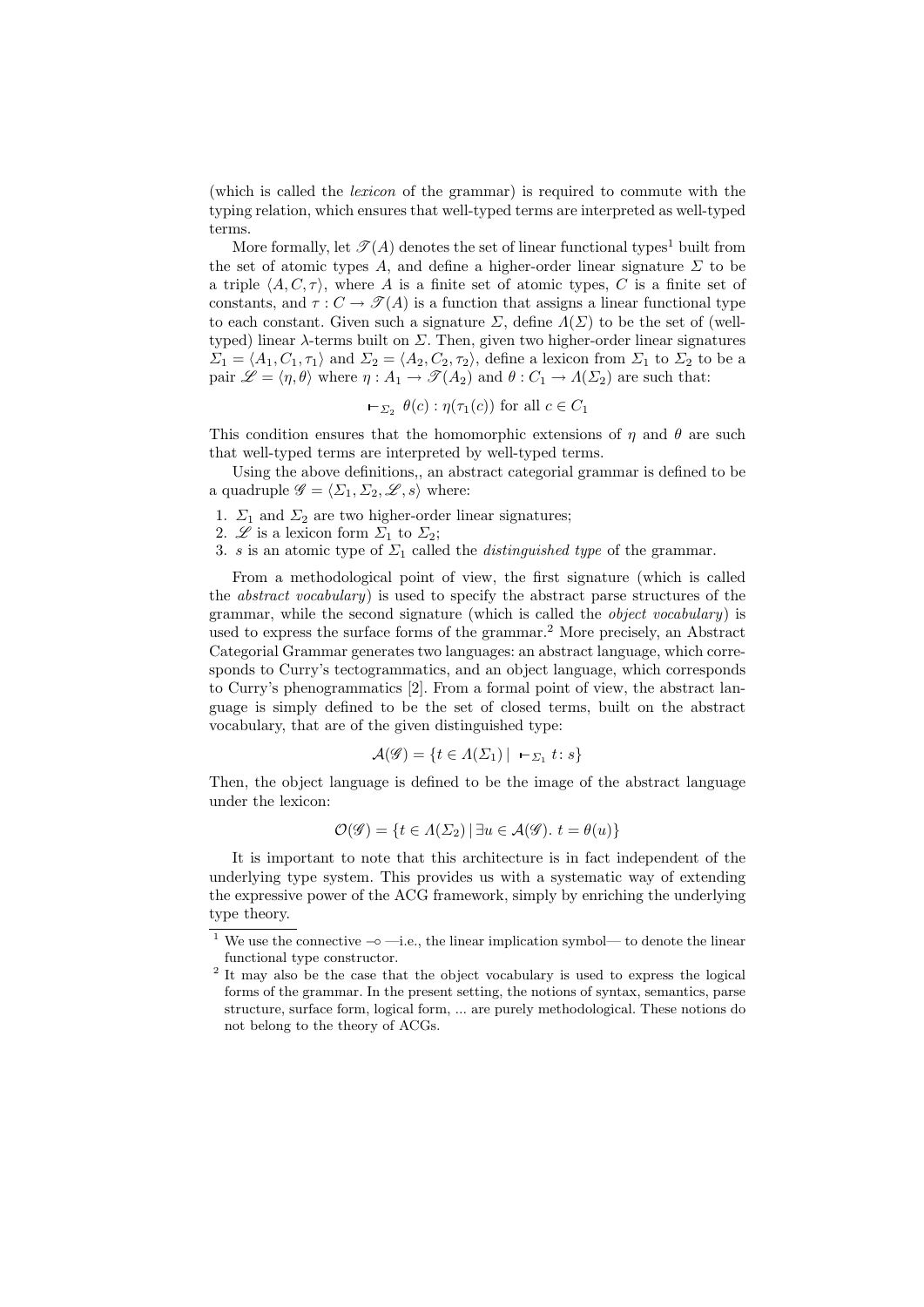#### 3 The need for type-theoretic extensions

In [3], we suggest that all the connectives of linear logic (seen, through the Curry-Howard isomorphism, as type constructors) are natural candidates for extending the ACG typing system. In this paper, we propose extensions based on the following type constructors:

- Non-linear functional type. This corresponds, by the Curry-Howard isomorphism, to intuitionistic implication. It is not a primitive connective of linear logic, but may be defined by means of the linear implication and the "of course" modality.
- Cartesian product, disjoint union, and unit type. These corresponds to the additive conjunction and disjunction, and the multiplicative unit.
- Dependent product. This type construct does not correspond to any linear logic primitive. It comes from Matin-Löf type-theory [7] and has been used in a linear logic context by Pfenning and Cervesato [1].

This choice is not a matter of doctrine. It rather results from experiments in writing toy grammars.

Non-linearity. Categorial grammars are based on linear type-theories because grammatical composition has been identified as a resource-sensitive process. This does not mean, however, that grammatical composition is always linear. It rather means that categorial type logics should allow for linearity.

Non linear combinators are quite usual in semantics. For instance, the lexical semantics of an intersective adjective such as red is given by the following nonlinear  $\lambda$ -term:<sup>3</sup>

$$
\lambda^{\circ} P. \lambda x. (P x) \wedge (\text{red } x) : (\iota \to o) \to (\iota \to o)
$$
 (1)

Another typical use of non-linearity is provided, on the syntactic side, by feature agreement. This is well exemplified in Ranta's GF [11].

In the ACG framework, both syntax and semantics are modeled using the same primitives. As a consequence, a  $\lambda$ -term such as (1) must be allowed as a possible lexical entry. Consequently, there is a crucial need for non-linear  $\lambda$ abstraction.

From a technical point of view, mixing linear and non-linear functional types results in a typing system with two kinds of contexts: linear contexts, and nonlinear contexts. Such a system will be defined in Section 4.

Cartesian product, disjoint union, and unit. As we already mentioned in the introduction of this paper, we feel a need for providing ACGs with feature structures. These may be defined using records, variants, and enumerated types

<sup>&</sup>lt;sup>3</sup> We write  $\lambda^{\circ}x.t$  for a linear  $\lambda$ -abstraction, and  $\lambda x.t$  for a non-linear (i.e., usual) λ-abstraction.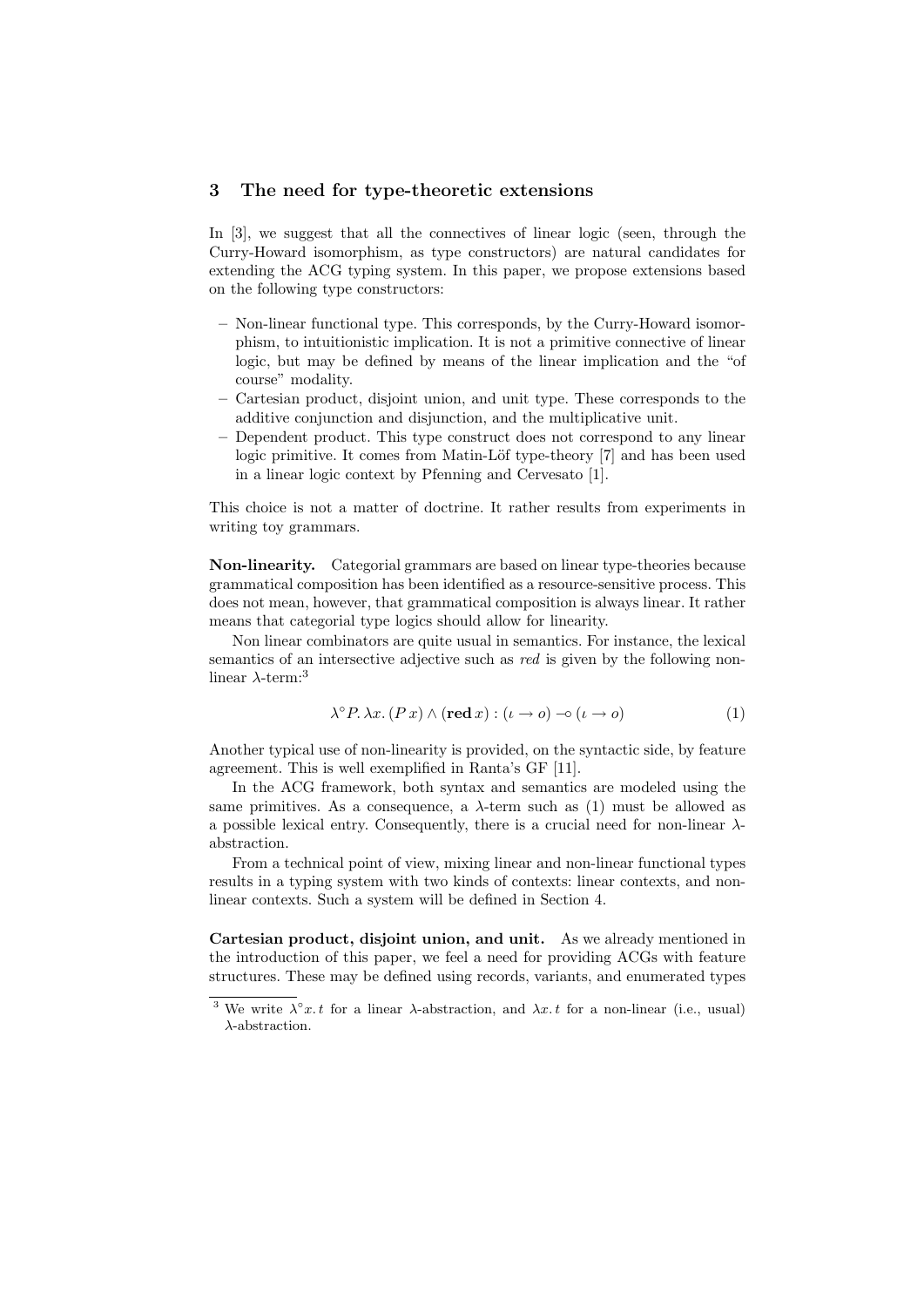(which may appear to be particular cases of variants). For instance, the following feature matrix:

| $\blacksquare$ inflection $=$                      | $\vert$ gender = masc    |
|----------------------------------------------------|--------------------------|
|                                                    | $\lceil$ number $=$ sing |
| function = object (indirect $(a_{\text{.}}Prep)$ ) |                          |

may be expressed as a well-typed term of the following signature:<sup>4</sup>

 $Gender = \{ \text{masc} \mid \text{fem} \} : \text{type}$  $Number = {sing | plur} : type$  $Inflection = [gender : Gender; number : Number] : type$  $Preposition = \{a$ -Prep  $\vert$  de-Prep  $\}$ : type  $Direction = {direct | indirect of *Preposition*} : type$  $Function = {subject | object of *Direction*}: type$  $Features = inflection : Infection; function : Function : type$ 

From a type theoretic standpoint, records, variants, and enumerated types may be defined using cartesian products, disjoint unions, and unit types.

Dependent product Dependent product is a quite powerful type construction. It allows ones to specify types that depend upon terms. This is exactly what is needed if one wants to define generic syntactic categories (for instance, NP for noun phrase) that can be instantiated according to the value of some feature (for instance,  $(NP f)$ ) for *feminine noun phrase*,  $(NP m)$  for masculine noun phrase, etc.)

Dependent products are not that much popular in the type logical grammar community, even if some weak form of dependent function is mentioned by both Morrill [9] and Moortgat [8]. There is, however, quite an exception to this matter of fact, namely, Ranta's type-theoretical grammars [10]. If Ranta's Grammatical Framework is definitively an achievement that speaks for itself, it also speaks for the use of dependent products.

### 4 The extended typing system

In the presence of dependent products, the well-formedness of types may depend upon the well-typedness of terms. The usual solution to this is to consider a third level of expressions: the kinds. These are to the types what the types are to the terms. Consequently, the extended typing system we propose relies on four sorts of typing judgements that are defined by mutual induction:

- The judgement that a signature is well-formed.
- The judgement that a kind is well-formed.

 $\frac{4}{4}$  We use square brackets for records and curly brackets for variants. We hope that the reader will find this syntax self-explanatory. If this is not the case, we refer him/her to Section 4.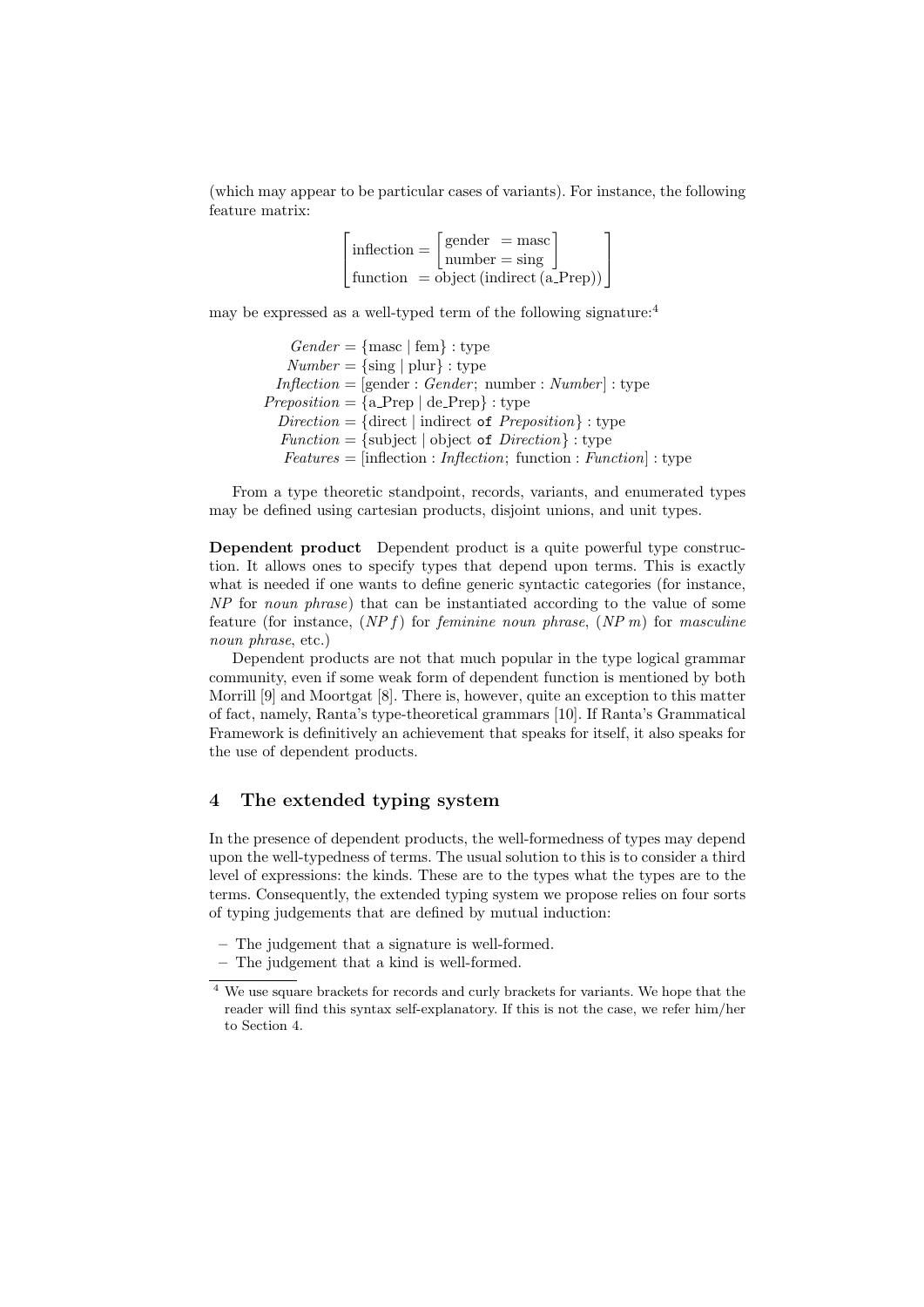- The judgement that a type is well-kinded.
- The judgement that a term is well-typed.

These judgements manipulate expressions that obey the following raw syntax.

#### Signatures

| $\Sigma ::= ()$                            | $(Empty\ signature)$             |
|--------------------------------------------|----------------------------------|
| $\mid \Sigma; a : K$                       | $(Atomic\ type\ declaration)$    |
| $\left  \right $ $\Sigma$ ; $a = R$ : type | $(Record\ type\ declaration)$    |
| $\left  \right  \Sigma$ ; $a = V$ : type   | $(Variant \ type \ declaration)$ |
| $ \sum; c : \tau$                          | $(Constant\ declaration)$        |

### Kinds

| $\mathsf{K} ::= \mathsf{type}$ | $(Kind\ of\ types)$       |
|--------------------------------|---------------------------|
| $\int (\tau)$ K                | (Kind of dependent types) |

### Types

| $\tau ::= a$                    | $(Atomic\ type)$              |
|---------------------------------|-------------------------------|
| $(\lambda x.\tau)$              | $(\textit{Type abstraction})$ |
| $\left( \tau t\right)$          | $(\textit{Type application})$ |
| $(\tau_1 \multimap \tau_2)$     | $(Linear\ functional\ type)$  |
| $\int$ $(\Pi x : \tau_1)\tau_2$ | $(Dependent\ product)$        |

### Record types

 $R ::= [l_1 : \tau_1; \ldots; l_n : \tau_n]$  (*Record type*)

### Variant types

 $V ::= \{c_1 \text{ of } \tau_1 | \dots | c_n \text{ of } \tau_n\}$  (Variant type)

#### Terms

| $t ::= c$                                                                                                                                     | (Constant)                  |
|-----------------------------------------------------------------------------------------------------------------------------------------------|-----------------------------|
| $\boldsymbol{x}$                                                                                                                              | (Variable)                  |
| $(\lambda^\circ x. t)$                                                                                                                        | $(Linear\; abstraction)$    |
| $(\lambda x. t)$                                                                                                                              | $(Non-linear\ abstraction)$ |
| $(t_1 t_2)$                                                                                                                                   | (Application)               |
| $\left  \right  [l_1 = t_1; \ldots; l_n = t_n]$                                                                                               | (Record)                    |
| t.l                                                                                                                                           | (Selectron)                 |
| $\left[ \left[ \left\langle (c_1 x_1) \rightarrow t_1 \right] \dots \left  (c_n x_n) \rightarrow u_n \right. \right] \right]$ (Case analysis) |                             |

In this grammar,  $a, c, x$ , and  $l$  (possibly with subscripts) range over type constants,  $\lambda$ -term constants,  $5\lambda$ -variables, and record labels, respectively. In a variant type the " of  $\tau_i$ " part is optional. In which case, the corresponding variant

 $^5$  Variant constructors are considered as a special case of constants.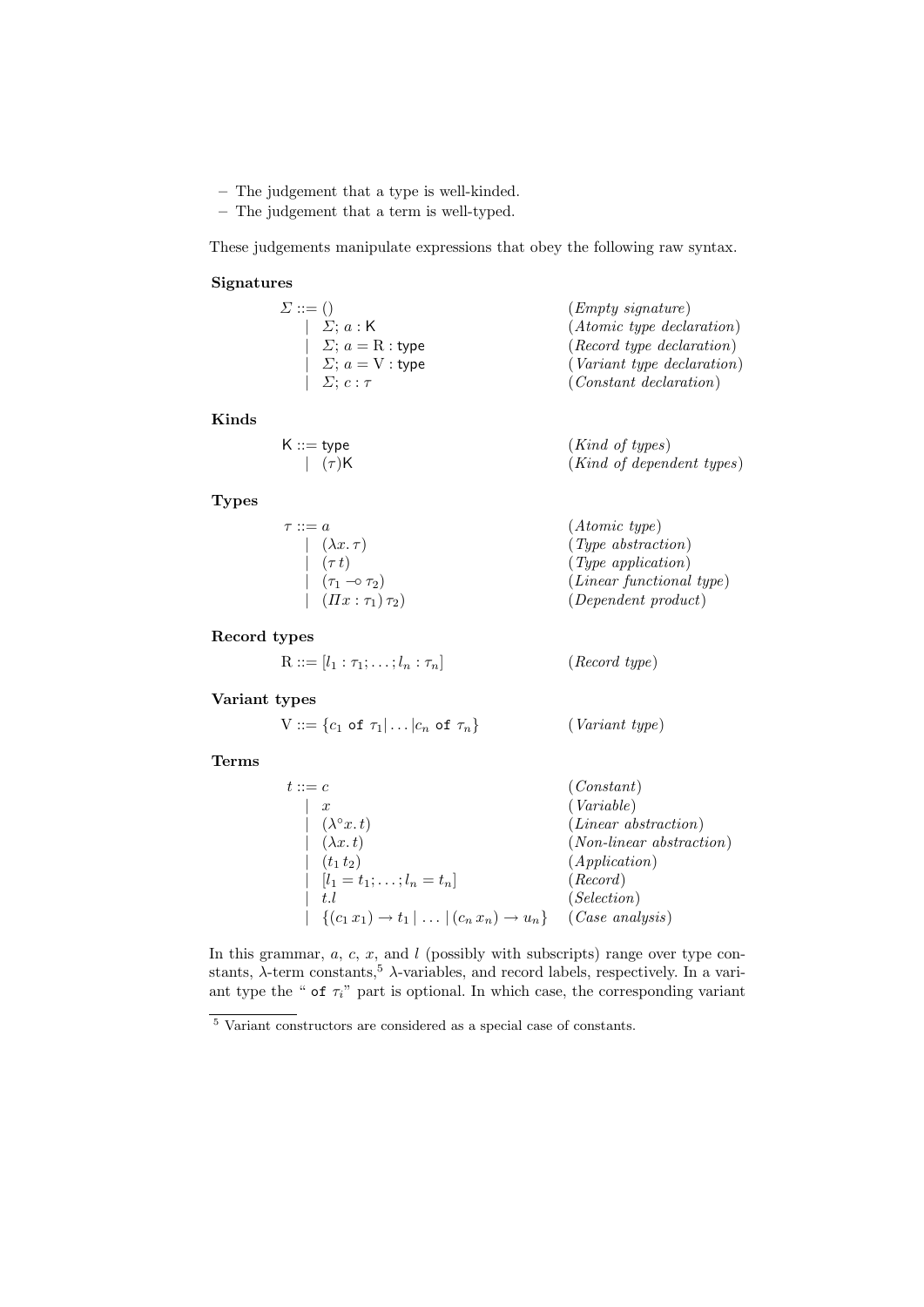constructor  $c_i$  amounts to a constant. This allows enumerated types to be seen as particular cases of variants.

Given a (raw) signature  $\Sigma$ , we define three partial functions. The first one,  $\text{kind}_{\Sigma}$ , takes a type constant as an argument and possibly yields a kind as a result. It is inductively defined as follows:

$$
kind_{()}(a) \text{ is undefined}
$$
\n
$$
kind_{\Sigma; a_1:K}(a) = \begin{cases} K & \text{if } a = a_1 \\ kind_{\Sigma}(a) & \text{otherwise} \end{cases}
$$
\n
$$
kind_{\Sigma; a_1 = R:type}(a) = \begin{cases} type & \text{if } a = a_1 \\ kind_{\Sigma}(a) & \text{otherwise} \end{cases}
$$
\n
$$
kind_{\Sigma; a_1 = V:type}(a) = \begin{cases} type & \text{if } a = a_1 \\ kind_{\Sigma}(a) & \text{otherwise} \end{cases}
$$
\n
$$
kind_{\Sigma; c: \tau}(a) = kind_{\Sigma}(a)
$$

Similarly,  $\mathit{type}_\varSigma$  assigns types to  $\lambda\text{-term constants:}$ 

$$
type_{()}(c) \text{ is undefined}
$$

$$
type_{\Sigma; a_1:K}(c) = type_{\Sigma}(c)
$$

$$
type_{\Sigma; a_1 = \text{R-type}}(c) = type_{\Sigma}(c)
$$

$$
type_{\Sigma; a_1 = \text{V-type}}(c) = type_{\Sigma}(c)
$$

$$
type_{\Sigma; c_1: \tau}(c) = \begin{cases} \tau & \text{if } c = c_1 \\ type_{\Sigma}(c) & \text{otherwise} \end{cases}
$$

Finally,  $binding_{\Sigma}$ , takes a type constant as an argument and possibly yields a record or variant type:

$$
binding_{()}(a) \text{ is undefined}
$$
\n
$$
binding_{\Sigma; a_1:K}(a) = \begin{cases} \text{undefined} & \text{if } a = a_1 \\ \text{binding}_{\Sigma}(a) & \text{otherwise} \end{cases}
$$
\n
$$
binding_{\Sigma; a_1 = \text{R:type}}(a) = \begin{cases} \text{R} & \text{if } a = a_1 \\ \text{binding}_{\Sigma}(a) & \text{otherwise} \end{cases}
$$
\n
$$
binding_{\Sigma; a_1 = \text{V:type}}(a) = \begin{cases} \text{V} & \text{if } a = a_1 \\ \text{binding}_{\Sigma}(a) & \text{otherwise} \end{cases}
$$
\n
$$
binding_{\Sigma; c: \tau}(a) = binding_{\Sigma}(a)
$$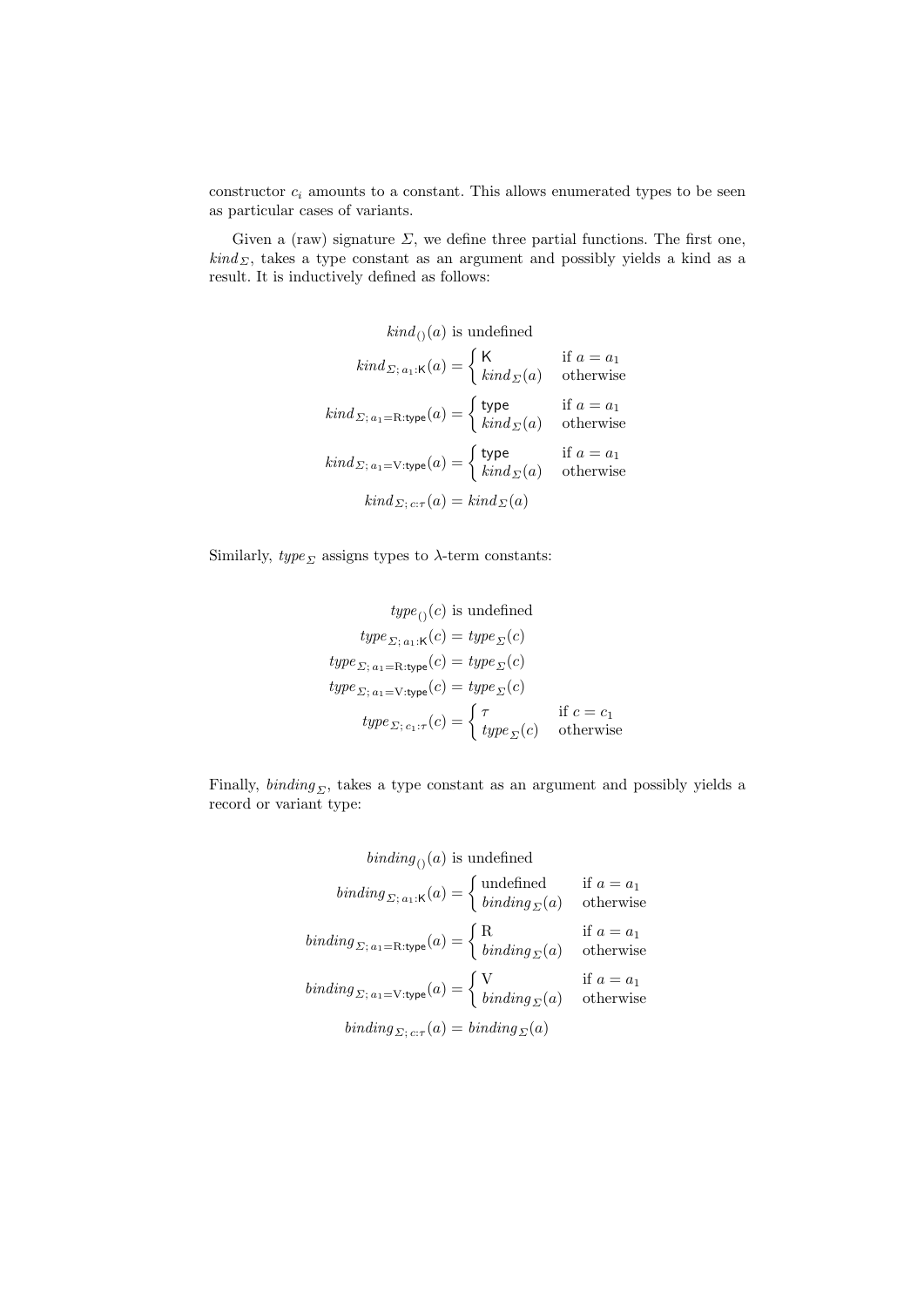As we already said, the rules of the typing system involve four sorts of judgements. They are of the following forms:

| sig $(\Sigma)$                                       | $(\Sigma$ is a well-formed signature)                                                                                                                         |
|------------------------------------------------------|---------------------------------------------------------------------------------------------------------------------------------------------------------------|
| $\mathsf{E}_{\Sigma}$ K : kind                       | (Given the signature $\Sigma$ , K is a well-formed kind)                                                                                                      |
| $\Gamma$ – $\Gamma$ $\alpha$ : K                     | (Given the signature $\Sigma$ , $\alpha$ is a type of kind K according to<br>the non-linear typing context $\Gamma$ )                                         |
| $\Gamma$ ; $\Delta$ $\vdash_{\Sigma}$ $t$ : $\alpha$ | (Given the signature $\Sigma$ , t is a term of type $\alpha$ according<br>to the non-linear typing context $\Gamma$ and the linear typing<br>context $\Delta$ |

We are now in a position of giving the very rules of the typing system.

### Well-formed signatures

$$
\mathsf{sig}\left(\,\right)
$$

$$
\frac{\text{sig}(\Sigma) \quad \vdash_{\Sigma} \mathsf{K} : \text{kind}}{\text{sig}(\Sigma; a : \mathsf{K})}
$$

$$
\frac{\text{sig}(\Sigma) \quad \vdash_{\Sigma} \alpha_1 : \text{type} \quad \cdots \quad \vdash_{\Sigma} \alpha_n : \text{type}}{\text{sig}(\Sigma; a = [l_1 : \alpha_1; \dots; l_n : \alpha_n] : \text{type})}
$$
\n
$$
\frac{\text{sig}(\Sigma) \quad \vdash_{\Sigma} \alpha_1 : \text{type} \quad \cdots \quad \vdash_{\Sigma} \alpha_n : \text{type}}{\text{sig}(\Sigma; a = \{c_1 \text{ of } \alpha_1 | \dots | c_n \text{ of } \alpha_n\} : \text{type})}
$$
\n
$$
\frac{\text{sig}(\Sigma) \quad \vdash_{\Sigma} \alpha : \text{type}}{\text{sig}(\Sigma; c : \alpha)}
$$

In the above rules, all the introduced symbols  $(a, l_1, \ldots, l_n, c_1, \ldots, c_n, c)$  must be fresh with respect to  $\Sigma.$ 

### Well-formed kinds

$$
\vdash_\Sigma \; {\sf type}: {\sf kind}
$$

$$
\frac{\mathsf{I}_{\Sigma} \alpha : \text{type} \quad \mathsf{I}_{\Sigma} \quad \mathsf{K} : \text{kind}}{\mathsf{I}_{\Sigma} \quad (\alpha) \mathsf{K} : \text{kind}}
$$

Well-kinded types

$$
\vdash_{\Sigma} a: kind_{\Sigma}(a) \quad \text{(type const.)}
$$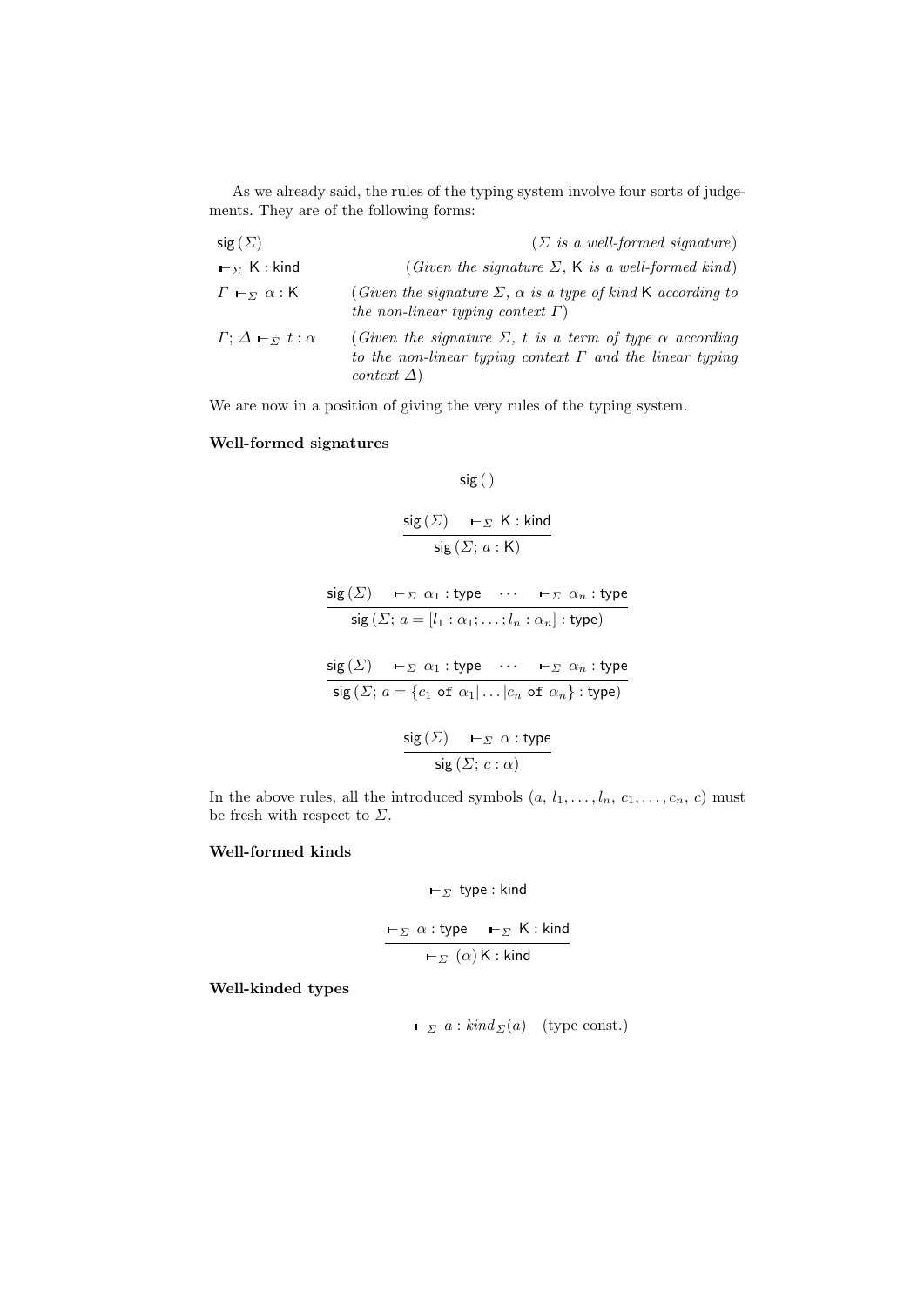$$
\frac{\mathbf{F}_{\Sigma} \alpha : \text{type} \quad \Gamma \mathbf{F}_{\Sigma} \beta : \mathsf{K}}{\Gamma, x : \alpha \mathbf{F}_{\Sigma} \beta : \mathsf{K}} \quad \text{(type weak.)}
$$
\n
$$
\frac{\Gamma, x : \alpha \mathbf{F}_{\Sigma} \beta : \mathsf{K}}{\Gamma \mathbf{F}_{\Sigma} \lambda x. \beta : (\alpha) \mathsf{K}} \quad \text{(type abs.)}
$$
\n
$$
\frac{\Gamma \mathbf{F}_{\Sigma} \alpha : (\beta) \mathsf{K} \quad \Gamma; \ \mathbf{F}_{\Sigma} \ t : \beta}{\Gamma \mathbf{F}_{\Sigma} \alpha : \mathsf{K}} \quad \text{(type app.)}
$$
\n
$$
\frac{\Gamma \mathbf{F}_{\Sigma} \alpha : \text{type} \quad \Gamma \mathbf{F}_{\Sigma} \beta : \text{type}}{\Gamma \mathbf{F}_{\Sigma} \alpha \neg \beta : \text{type}} \quad \text{(lin. fun.)}
$$
\n
$$
\frac{\Gamma \mathbf{F}_{\Sigma} \alpha : \text{type} \quad \Gamma, x : \alpha \mathbf{F}_{\Sigma} \beta : \text{type}}{\Gamma \mathbf{F}_{\Sigma} \ (I\mathcal{I} x : \alpha) \beta : \text{type}} \quad \text{(dep. prod.)}
$$

In Rule (type weak.),  $x$  must be fresh with respect to  $\Gamma$ .

## Well-typed terms

$$
\begin{array}{ll}\n\vdots \ \mathbf{L}_{\Sigma} \ c : type_{\Sigma}(c) \ \text{(const.)} \\
\frac{\Gamma \mathbf{L}_{\Sigma} \alpha : type}{\Gamma; x : \alpha \mathbf{L}_{\Sigma} x : \alpha} \quad \text{(lin. var.)} \\
\frac{\Gamma \mathbf{L}_{\Sigma} \alpha : type}{\Gamma, x : \alpha; \ \mathbf{L}_{\Sigma} x : \alpha} \quad \text{(var.)} \\
\frac{\Gamma \mathbf{L}_{\Sigma} \alpha : type \ \Gamma; \Delta \mathbf{L}_{\Sigma} t : \beta}{\Gamma, x : \alpha; \ \Delta \mathbf{L}_{\Sigma} t : \beta} \quad \text{(weak.)} \\
\frac{\Gamma \mathbf{L}_{\Sigma} \alpha : type \ \Gamma; \Delta \mathbf{L}_{\Sigma} t : \beta}{\Gamma; \ \Delta_{1}, x : \alpha; \ \Delta \mathbf{L}_{\Sigma} t : \beta} \quad \text{(perm.)} \\
\frac{\Gamma; \ \Delta_{1}, x : \alpha, \Delta_{2} \mathbf{L}_{\Sigma} t : \gamma}{\Gamma; \ \Delta_{1}, y : \beta, x : \alpha, \Delta_{2} \mathbf{L}_{\Sigma} t : \gamma} \quad \text{(him. abs.)}\n\end{array}
$$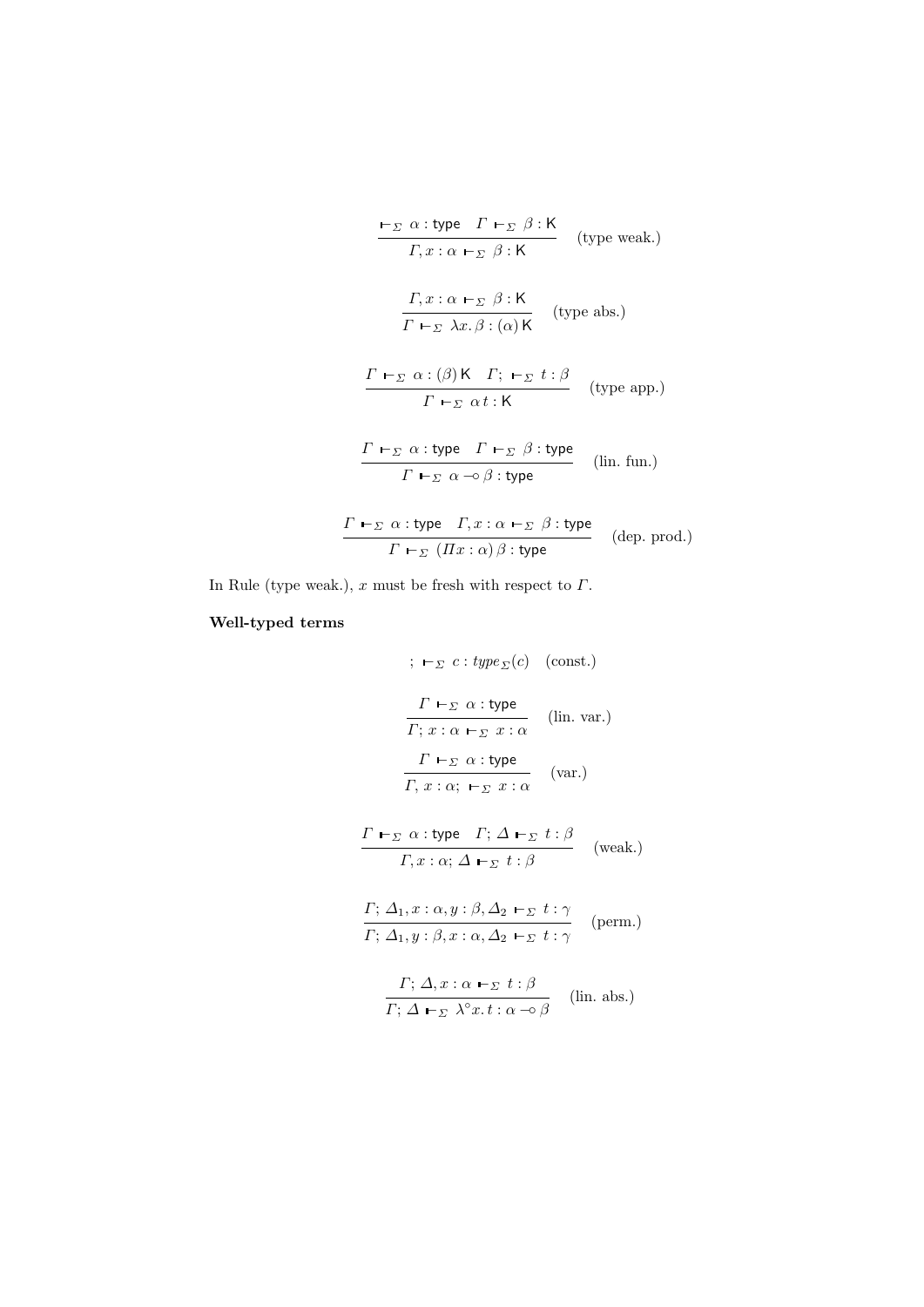$$
\frac{\Gamma; \Delta_1 \vdash_{\Sigma} t : \alpha \multimap \beta \quad \Gamma; \Delta_2 \vdash_{\Sigma} u : \alpha}{\Gamma; \Delta_1, \Delta_2 \vdash_{\Sigma} t u : \beta} \qquad \text{(lin. app.)}
$$
\n
$$
\frac{\Gamma, x : \alpha; \Delta \vdash_{\Sigma} t : \beta}{\Gamma; \Delta \vdash_{\Sigma} \lambda x. t : (\Pi x : \alpha) \beta} \qquad \text{(abs.)}
$$
\n
$$
\frac{\Gamma; \Delta \vdash_{\Sigma} t : (\Pi x : \alpha) \beta \quad \Gamma; \vdash_{\Sigma} u : \alpha}{\Gamma; \Delta \vdash_{\Sigma} t u : \beta[x := u]} \qquad \text{(app.)}
$$
\n
$$
\frac{\text{binding}_{\Sigma}(a) = [l_1 : \alpha_1; \dots; l_n : \alpha_n] \quad \Gamma; \Delta \vdash_{\Sigma} t_i : \alpha_i \quad (1 \le i \le n)}{\Gamma; \Delta \vdash_{\Sigma} [l_1 = t_1; \dots; l_n = t_n] : a} \qquad \text{(rec.)}
$$
\n
$$
\frac{\text{binding}_{\Sigma}(a) = [l_1 : \alpha_1; \dots; l_n : \alpha_n] \quad \Gamma; \Delta \vdash_{\Sigma} t : a}{\Gamma; \Delta \vdash_{\Sigma} t. l_i : \alpha_i} \qquad \text{(sel.)}
$$

$$
\frac{\text{binding}_{\Sigma}(a) = \{c_1 \text{ of } \alpha_1 | \dots | c_n \text{ of } \alpha_n\}}{\sum_{i=1}^n c_i : \alpha_i \to a} \quad \text{(inj.)}
$$

$$
\frac{\text{binding}_{\Sigma}(a) = \{c_1 \text{ of } \alpha_1 | \dots | c_n \text{ of } \alpha_n\} \quad \Gamma; \ \Delta, x_i : \alpha_i \vdash_{\Sigma} t_i : \beta \ (1 \le i \le n)}{\Gamma; \ \Delta \vdash_{\Sigma} \ \{ (c_1 x_1) \rightarrow t_1 | \dots | (c_n x_n) \rightarrow t_n \} : a \rightarrow \beta} \quad \text{(case)}
$$

In Rules (lin. var.) and (var.), x must be fresh with respect to  $\Gamma$ . In Rule (weak.), x must be fresh with respect to both  $\Gamma$  and  $\Delta$ . Moreover, t must be either a  $\lambda$ -variable, a constant, or a variant constructor. In Rule (abs.), x cannot occur free in  $\Delta$ .

Both the abstract and the object language of an ACG are defined modulo an appropriate notion of equality between  $\lambda$ -terms. In the original definition of an ACG, this notion of equality is the usual relation of  $\beta\eta$ -conversion. In the present setting, an equivalence relation akin to  $\beta$ -conversion may be defined as the reflexive, transitive, symmetric closure of the reduction relation induced by the following rules.

$$
(\lambda^{\circ} x. t) u \to t[x:=u]
$$
 (*Linear*  $\beta$ -reduction)  
\n
$$
(\lambda x. t) u \to t[x:=u]
$$
 ( $\beta$ -reduction)  
\n
$$
[l_1 = t_1; \dots; l_n = t_n] . l_i \to t_i
$$
 (*Record selection*)  
\n
$$
\{(c_1 x_1) \to t_1 | \dots | (c_n x_n) \to t_n\} (c_i u) \to t_i[x_i:=u]
$$
 (*Case analysis*)

This reduction relation satisfies the properties of confluence, subject reduction, and strong normalization. Hence, the corresponding equivalence relation is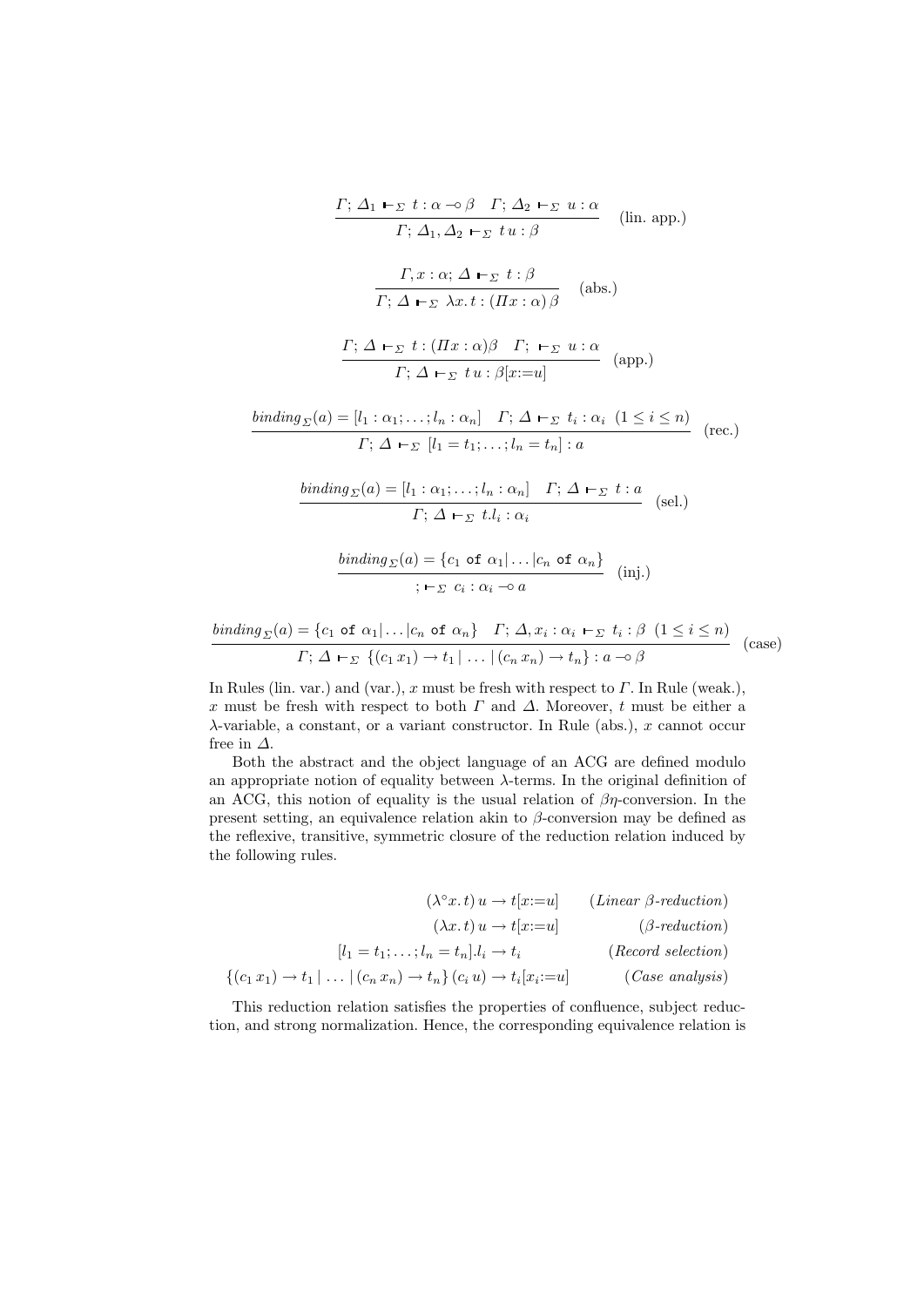decidable. Nevertheless, it amounts to a rather weak form of equality. In order to obtain a stronger notion of equality, one should also consider  $\eta$ -like conversion rules and permutative conversion rules. We will not discuss these in the present paper.

Other theoretical questions concern the decidability and the tractability of parsing. It is not difficult to show that ACGs based on this extended typing system have an undecidable membership problem. This follows from the fact that the Edinburgh logical framework [6] appear to be a subsystem of the present typing system.<sup>6</sup> This raises the problem of isolating interesting fragments that have a decidable membership problem.

### 5 A small example

In order to illustrate the expressive power of the extensions we have introduced, we provide a toy example related to gender agreement in French. This example implements the rule saying that, in the plural, the masculine is used by default when referring to a group of mixed genders.

We first give an abstract signature:

$$
gender = \{m | f\} : type
$$
  
\n
$$
number = \{s | p\} : type
$$
  
\n
$$
m\_feat = [g : gender; n : number] : type
$$
  
\n
$$
N, NP : (m\_feat) \text{type}
$$
  
\n
$$
S : type
$$
  
\n
$$
\text{PIERRE, JEAN} : NP[g = m; n = s]
$$
  
\n
$$
\text{MARIE, ALICE} : NP[g = f; n = s]
$$
  
\n
$$
\text{ETRE} : (Ix : m\_feat)
$$
  
\n
$$
((Iy : m\_feat)(N y) \rightarrow NP x \rightarrow S)
$$
  
\n
$$
\text{ET} : (Itx : m\_feat)
$$
  
\n
$$
(NP x \rightarrow NP y \rightarrow NP[g = C x y; n = p])
$$
  
\n
$$
\text{MATHEMATICIEN} : (Ix : m\_feat) N x
$$

where

$$
Cxy = \{m \to m \mid f \to \{m \to m \mid f \to f\} (y.g) \} (x.g)
$$

is the term specifying that the gender of a conjunction is feminine if and only if both conjuncts are of feminine gender.

 $6$  Actually, the notion of dependent type we use is slightly weaker. This, however, does not affect the undecidability result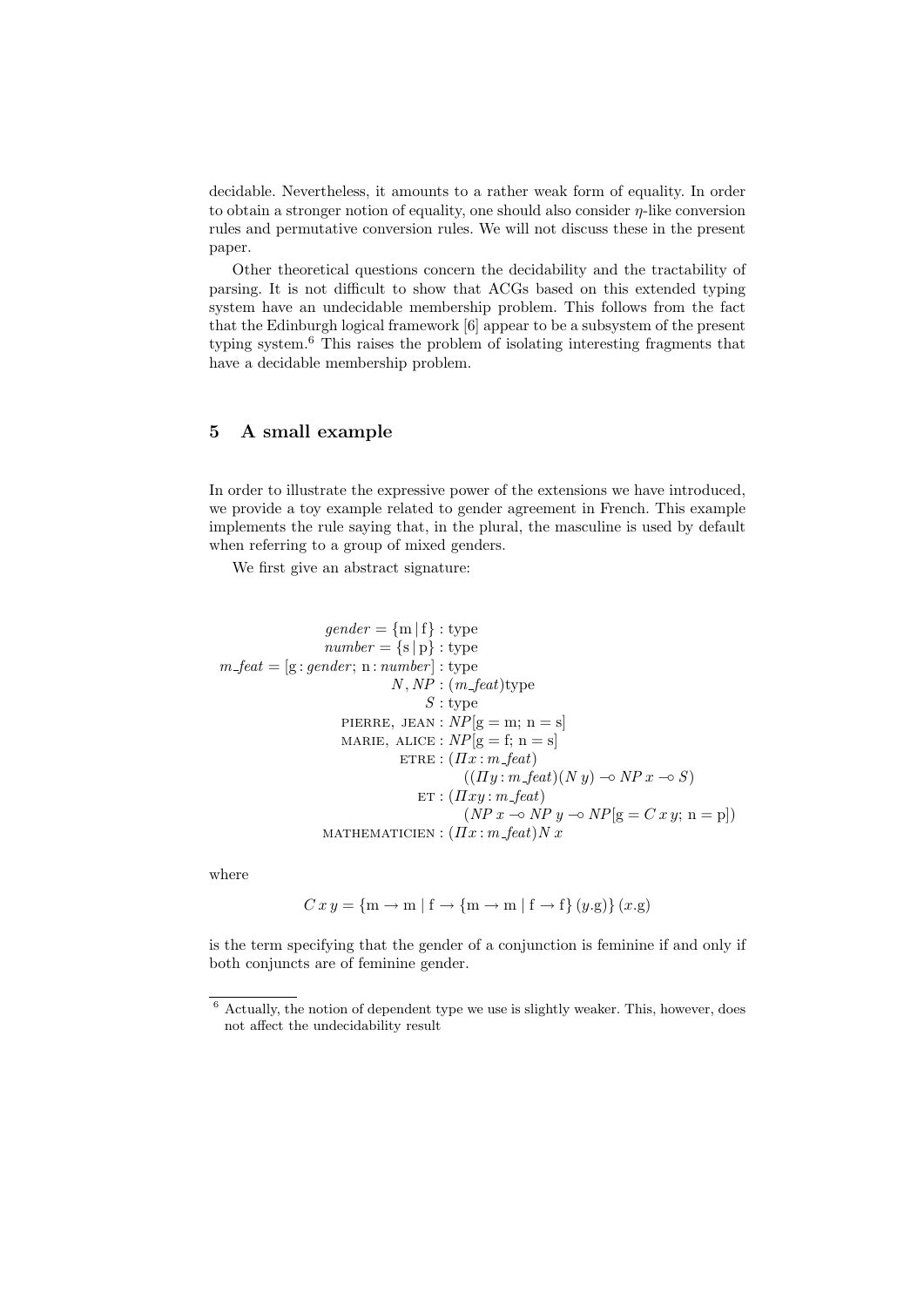We then consider the following object signature:

```
gender = \{m | f\} : typenumber = {s | p} : typem_f = [g : gender; n : number] : types : type
/Pierre/, /Jean/, /Marie/, /Alice/, /est/, /sont/, /et/,
                 /mathématicien/, /mathématicienne/,
                /mathématiciens/, /mathématiciennes/ : s \rightarrow s
```
Finally, we define the following lexicon:<sup>7</sup>

```
gender := gendernumber := numberm-feat := m-feat
              N, NP := \lambda x. s -\circ sS := s - ∘ sPIERRE := /Pierre/JEAN := /Jean/\text{MARIE} := / \text{Marie} /ALICE := /Alice/ETRE := \lambda m. \lambda^{\circ} xy. y + (\{ \text{ s} \rightarrow / \text{est} / \mid \text{ p} \rightarrow / \text{sort} / \} m.n) + x m\text{ET} := \lambda m_1 m_2 \cdot \lambda^\circ xy \cdot x + \text{/et}/+yMATHEMATICIEN := \lambda m. { m \rightarrow { s \rightarrow /mathématicien/
                                                 | p \rightarrow / \text{mathématicians} / \} m.n| f \rightarrow { s \rightarrow /mathématicienne/
                                                 | p \rightarrow / \text{mathematiciennes} / \} m.n \} m.g
```
Let us write [ms], [mp], [fs], and [fp] as abbreviations for  $[g = m; n = s]$ ,  $[g =$ m; n = p],  $[g = f; n = s]$ ,  $[g = f; n = p]$ , respectively. We then have that the following terms are well-typed  $\lambda$ -terms belonging to the abstract language of the grammar:

```
etre [ms] mathematicien pierre
etre [fp] mathematicien (et [fs] [fs] marie alice)
etre [mp] mathematicien (et [fs] [ms] marie pierre)
```
Their images by the lexicon yield respectively the following object terms:

 $Pierre / + /est / + /math$ est/ $/$  $\Delta M$ arie $/ + \sqrt{\text{et}} / + \sqrt{\text{Alice}} / + \sqrt{\text{sont}} / + \sqrt{\text{mathematici}}$ ematiciennes/  $\text{Marie}/ + \text{et}/ + \text{Perre}/ + \text{sont}/ + \text{mathématiciens}/$ 

<sup>&</sup>lt;sup>7</sup> As usual, strings are identified with  $\lambda$ -terms of type  $s \sim s$ . Then, in case t and u are strings,  $t + u$  stands for  $\lambda x. t(u x)$ .